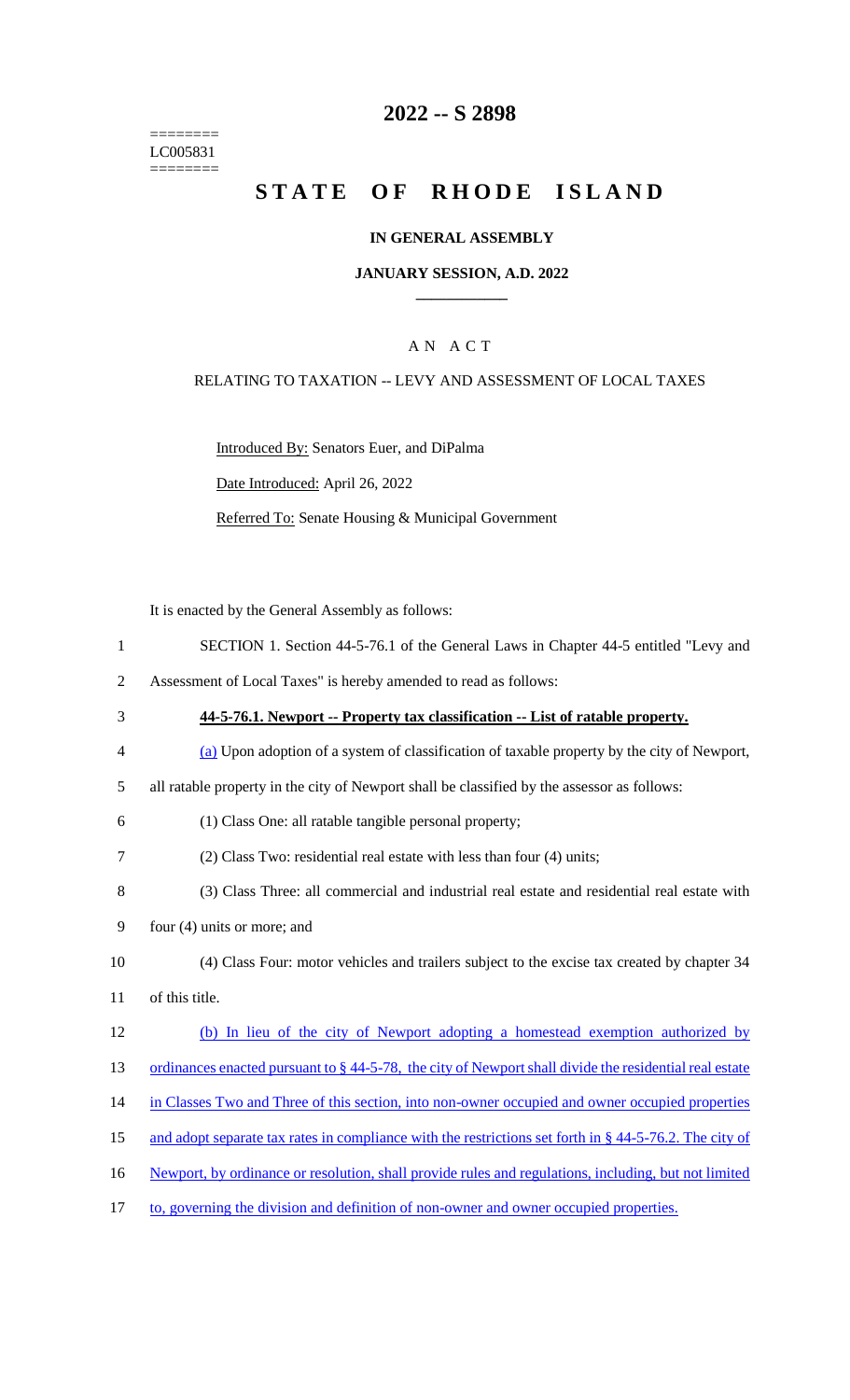1 SECTION 2. This act shall take effect upon passage.

#### $=$ LC005831  $=$